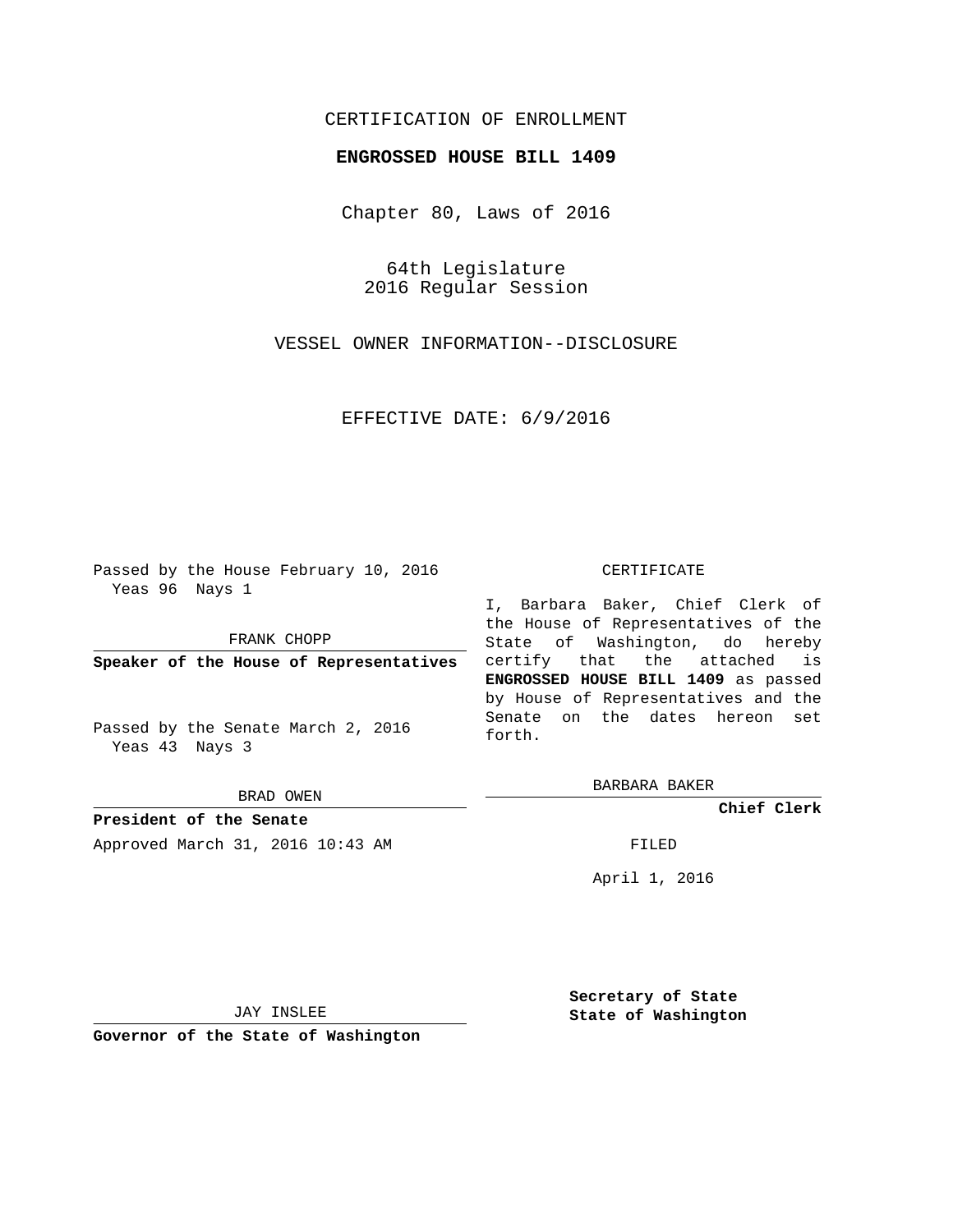## **ENGROSSED HOUSE BILL 1409**

Passed Legislature - 2016 Regular Session

**State of Washington 64th Legislature 2015 Regular Session**

**By** Representatives Walkinshaw, Hayes, Clibborn, Hargrove, Fey, Farrell, Zeiger, Orcutt, and Tarleton

Read first time 01/20/15. Referred to Committee on Transportation.

 AN ACT Relating to the disclosure of vessel owner information; amending RCW 46.12.630, 46.12.635, and 46.12.640; adding a new section to chapter 88.02 RCW; and prescribing penalties.

BE IT ENACTED BY THE LEGISLATURE OF THE STATE OF WASHINGTON:

 **Sec. 1.** RCW 46.12.630 and 2014 c 79 s 1 are each amended to read as follows:6

 (1) The department of licensing must furnish lists of registered 8 and legal owners of $: (a)$  Motor vehicles only for the purposes 9 specified in this subsection  $(1)(a)$  to the manufacturers of motor vehicles or motor vehicle components, or their authorized agents, to enable those manufacturers to carry out the provisions of Titles I and IV of the anti car theft act of 1992, the automobile information disclosure act (15 U.S.C. Sec. 1231 et seq.), the clean air act (42 14 U.S.C. Sec. 7401 et seq.), and 49 U.S.C.((S.)) Secs. 30101-30183, 30501-30505, and 32101-33118, as these acts existed on January 1, 2014, or such subsequent date as may be provided by the department by rule, consistent with the purposes of this section. However, the department may only provide a vehicle or vehicle component manufacturer, or its authorized agent, lists of registered or legal owners who purchased or leased a vehicle manufactured by that manufacturer or a vehicle containing a component manufactured by that

p. 1 EHB 1409.SL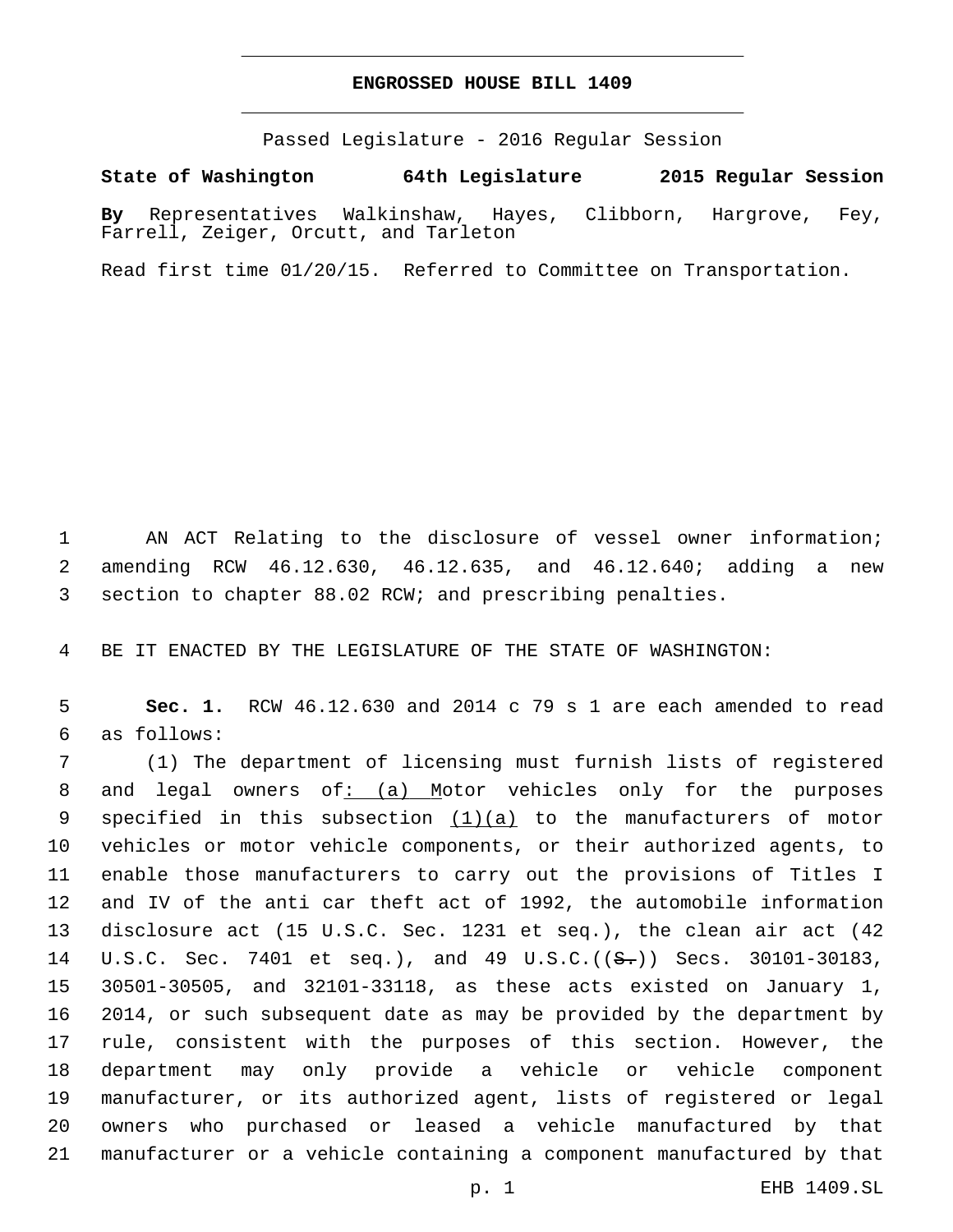component manufacturer. Manufacturers or authorized agents receiving information on behalf of one manufacturer must not disclose this information to any other third party that is not necessary to carry 4 out the purposes of this section; and (b) vessels only for the purposes of this subsection (1)(b) to the manufacturers of vessels, or their authorized agents, to enable those manufacturers to carry out the provisions of 46 U.S.C. Sec. 4310 and any relevant code of federal regulation adopted by the United States coast guard, as these provisions and rules existed on January 1, 2015, or such subsequent 10 date as may be provided by the department by rule, consistent with 11 the purposes of this section.

 (2) The department of licensing may furnish lists of registered 13 and legal owners of motor vehicles or vessels, only to the entities and only for the purposes specified in this section, to:

15 (a) The manufacturers of motor vehicles or vessels, legitimate businesses as defined by the department in rule, or their authorized agents, for purposes of using lists of registered and legal owner information to conduct research activities and produce statistical reports, as long as the entity does not allow personal information received under this section to be published, redisclosed, or used to contact individuals. For purposes of this subsection (2)(a), the department of licensing may only provide the manufacturer of a motor 23 vehicle or vessel, or the manufacturer of components contained in a 24 motor vehicle or vessel, the lists of registered or legal owners who 25 purchased or leased a vehicle or vessel manufactured by that 26 manufacturer or a vehicle or vessel containing components manufactured by that component manufacturer;

 (b) Any governmental agency of the United States or Canada, or political subdivisions thereof, to be used by it or by its authorized commercial agents or contractors only in connection with the 31 enforcement of: (i) Motor vehicle or traffic laws by, or programs 32 related to traffic safety of, that government agency; or (ii) the laws governing vessels, vessel operation, or vessel safety programs administered by that government agency or as otherwise provided by 35 law. Only such parts of the list under (i) and (ii) of this subsection (2)(b) as are required for completion of the work required of the agent or contractor shall be provided to such agent or 38 contractor;

 (c) Any insurer or insurance support organization, a self-insured entity, or its agents, employees, or contractors for use in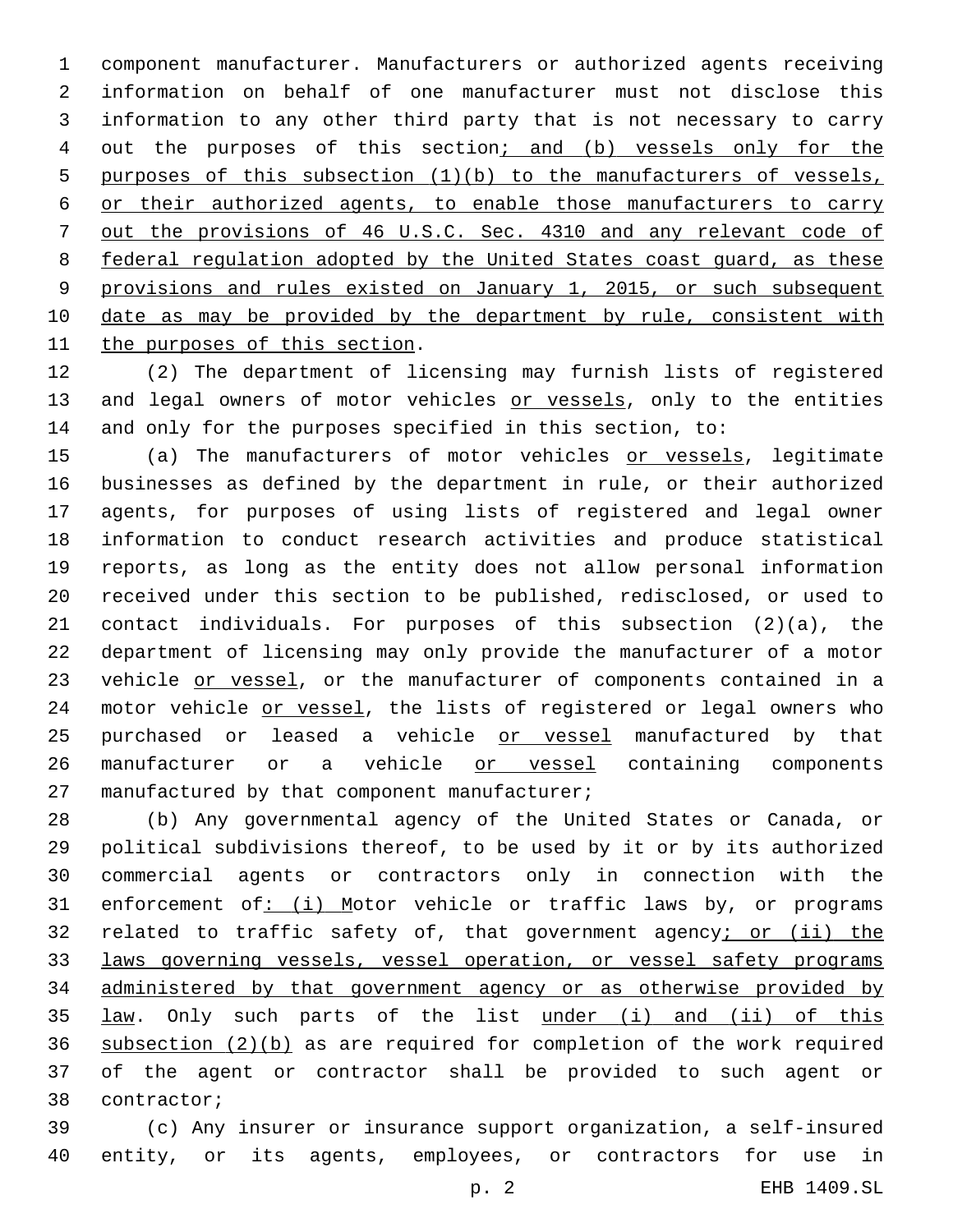connection with claims investigation activities, antifraud activities, rating, or underwriting;2

 (d) Any local governmental entity or its agents for use in providing notice to owners of towed and impounded vehicles, or to any law enforcement entity for use, as may be necessary, in locating the owner of or otherwise dealing with a vessel that has become a hazard;

 (e) A government agency, commercial parking company, or its agents requiring the names and addresses of registered owners to notify them of outstanding parking violations. Subject to the disclosure agreement provisions of RCW 46.12.635 and the requirements of Executive Order 97-01, the department may provide only the parts of the list that are required for completion of the work required of 13 the company;

 (f) An authorized agent or contractor of the department, to be 15 used only in connection with providing motor vehicle or vessel excise tax, licensing, title, and registration information to motor vehicle 17 or vessel dealers;

 (g) Any business regularly making loans to other persons to 19 finance the purchase of motor vehicles or vessels, to be used to assist the person requesting the list to determine ownership of 21 specific vehicles or vessels for the purpose of determining whether 22 or not to provide such financing; or

 (h) A company or its agents operating a toll facility under chapter 47.46 RCW or other applicable authority requiring the names, addresses, and vehicle information of motor vehicle registered owners 26 to identify toll violators.

 (3) Personal information received by an entity listed in subsection (1) or (2) of this section may not be released for direct 29 marketing purposes.

 (4) Prior to the release of any lists of vehicle or vessel owners under subsection (1) or (2) of this section, the department must enter into a contract with the entity authorized to receive the data. 33 The contract must include:

 (a) A requirement that the department or its agent conduct both regular permissible use and data security audits subject to the 36 following conditions and limitations:

 (i) The data security audits must demonstrate compliance with the data security standards adopted by the office of the chief 39 information officer.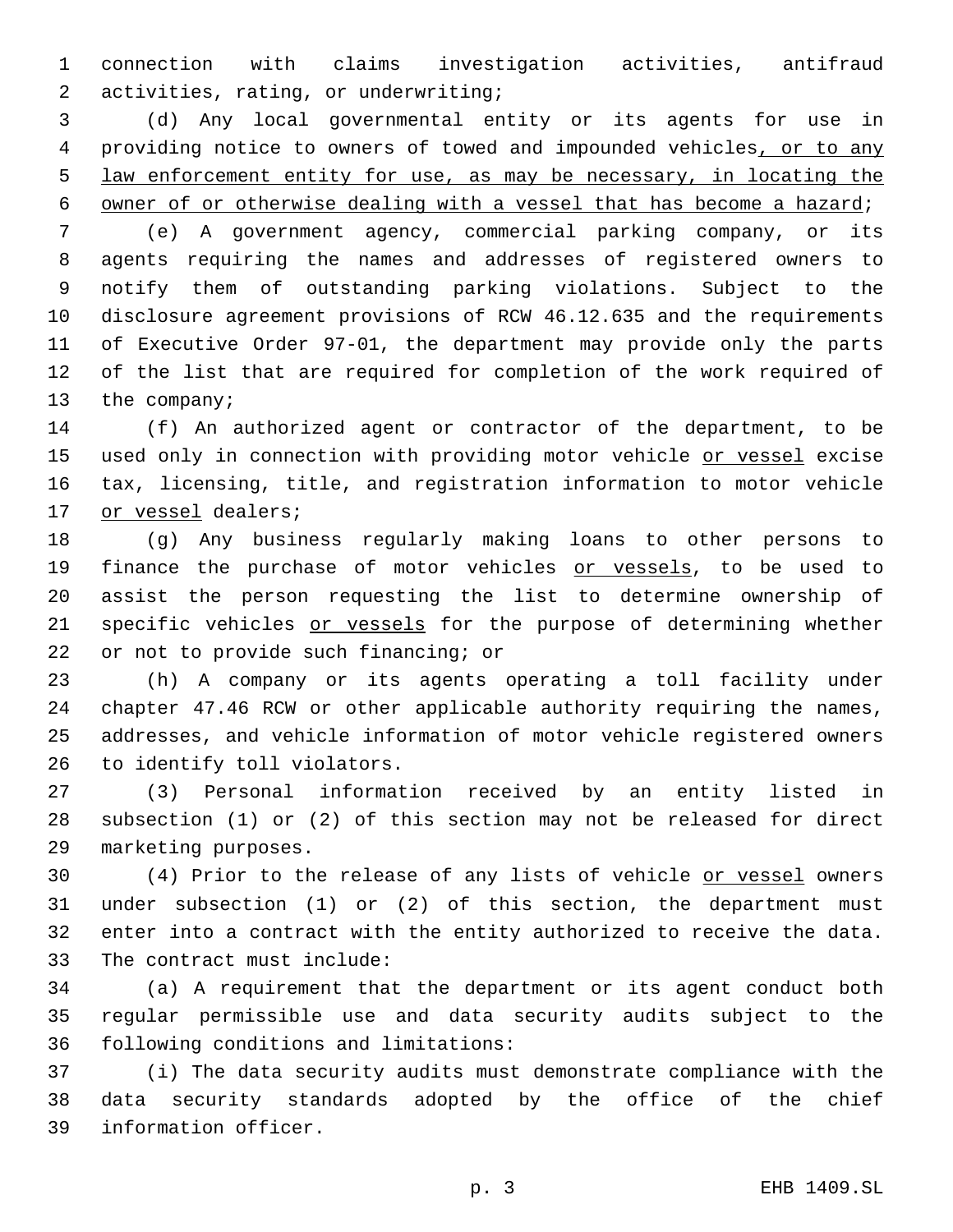(ii) When determining whether to conduct an audit under this subsection, the department must first take into consideration any independent third-party audit a data recipient has had before requiring that any additional audits be performed. If the independent third-party audit is a data security audit and it meets both recognized national or international standards and the standards adopted by the office of the chief information officer pursuant to (a)(i) of this subsection, the department must accept the audit and the audit is deemed to satisfy the conditions set out in this subsection (4)(a). If the independent third-party audit is a permissible use audit and it meets recognized national or international standards, the department must accept the audit and the audit is deemed to satisfy the conditions set out in this subsection  $(4)(a);$  and

 (b) A provision that the cost of the audits performed pursuant to this subsection must be borne by the data recipient. A new data recipient must bear the initial cost to set up a system to disburse 18 the data to the data recipient.

 (5)(a) Beginning January 1, 2015, the department must collect a fee of ten dollars per one thousand individual registered or legal owners included on a list requested by a private entity under subsection (1) or (2) of this section. Beginning January 1, 2016, the department must collect a fee of twenty dollars per one thousand 24 individual registered or legal vehicle or vessel owners included on a list requested by a private entity under subsection (1) or (2) of this section. Beginning January 1, 2021, the department must collect a fee of twenty-five dollars per one thousand individual registered or legal owners included on a list requested by a private entity under subsection (1) or (2) of this section. The department must prorate the fee when the request is for less than a full one thousand 31 records.

 (b) In lieu of the fee specified in (a) of this subsection, if the request requires a daily, weekly, monthly, or other regular 34 update of those vehicle or vessel records that have changed:

 (i) Beginning January 1, 2015, the department must collect a fee 36 of one cent per individual registered or legal vehicle or vessel 37 owner record provided to the private entity;

 (ii) Beginning January 1, 2016, the department must collect a fee 39 of two cents per individual registered or legal vehicle or vessel 40 owner record provided to the private entity;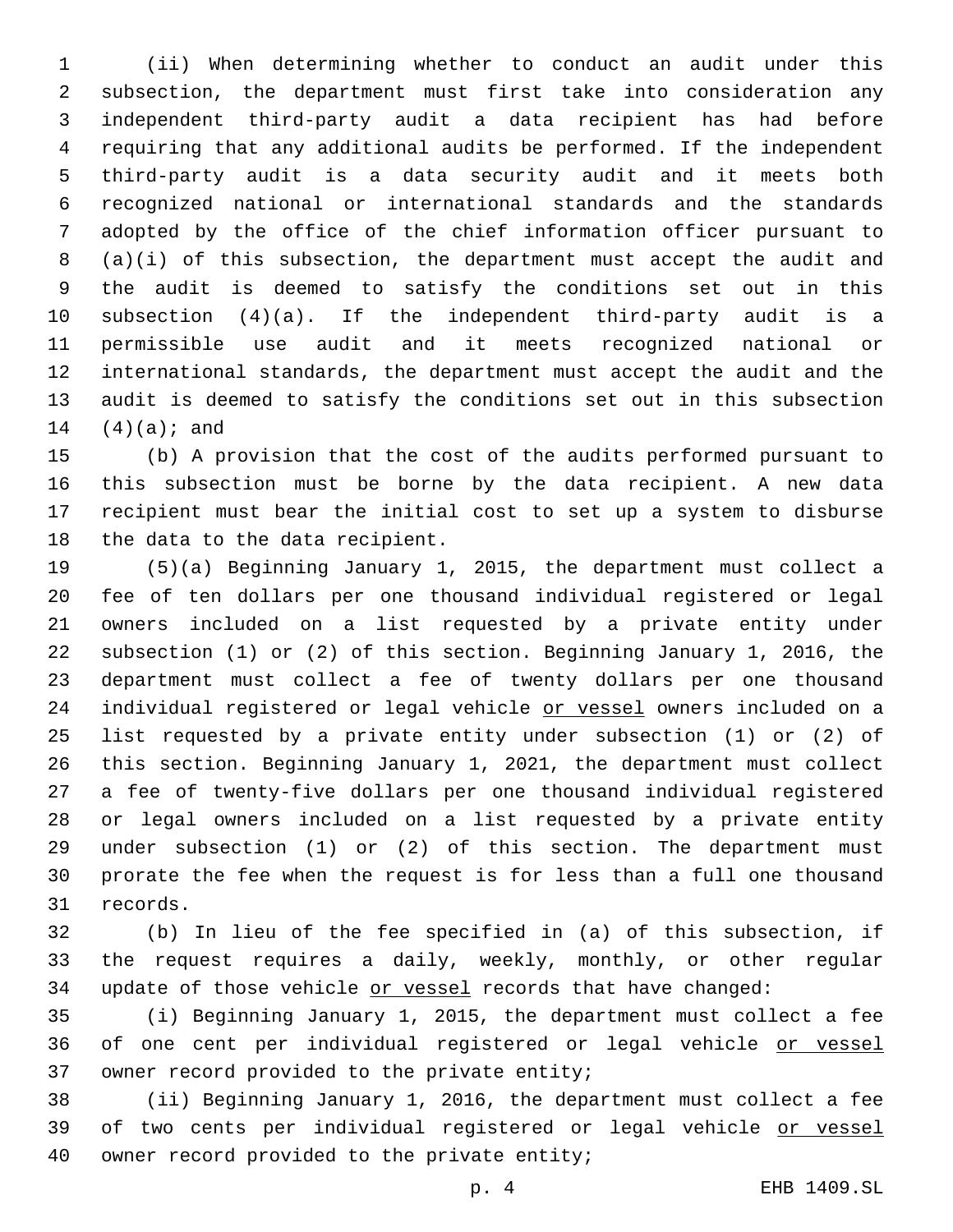(iii) Beginning January 1, 2021, the department must collect a fee of two and one-half cents per individual registered or legal vehicle or vessel owner record provided to the private entity.

 (c) The department must deposit any moneys collected under this subsection to the department of licensing technology improvement and data management account created in RCW 46.68.063.6

 (6) Where both a mailing address and residence address are 8 recorded on the vehicle or vessel record and are different, only the mailing address will be disclosed. Both addresses will be disclosed in response to requests for disclosure from courts, law enforcement agencies, or government entities with enforcement, investigative, or taxing authority and only for use in the normal course of conducting 13 their business.

14 (7) If a list of registered and legal owners of motor vehicles or 15 vessels is used for any purpose other than that authorized in this section, the manufacturer, governmental agency, commercial parking company, contractor, financial institution, insurer, insurance support organization, self-insured entity, legitimate business entity, toll facility operator, or any authorized agent or contractor responsible for the unauthorized disclosure or use will be denied further access to such information by the department of licensing.

 (8) For purposes of this section, "personal information" means information that identifies an individual, including an individual's photograph, social security number, driver identification number, name, address (but not the five-digit zip code), telephone number, or medical or disability information. However, an individual's photograph, social security number, and any medical or disability- related information is considered highly restricted personal information and may not be released under this section.

 **Sec. 2.** RCW 46.12.635 and 2013 c 232 s 1 are each amended to 31 read as follows:

 (1) Notwithstanding the provisions of chapter 42.56 RCW, the name 33 or address of an individual vehicle or vessel owner shall not be released by the department, county auditor, or agency or firm authorized by the department except under the following circumstances:36

 (a) The requesting party is a business entity that requests the 38 information for use in the course of business;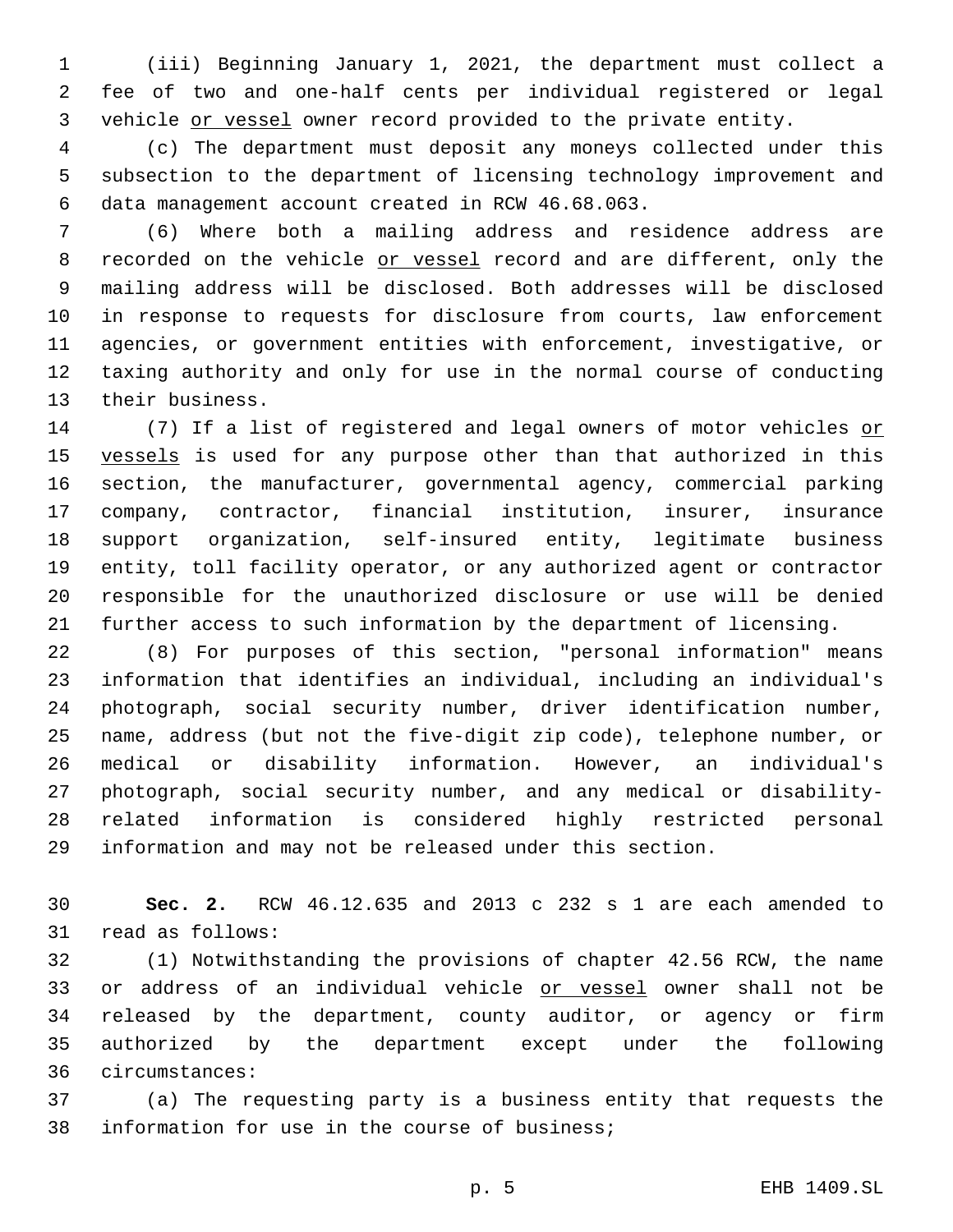(b) The request is a written request that is signed by the person requesting disclosure that contains the full legal name and address of the requesting party, that specifies the purpose for which the 4 information will be used; and

 (c) The requesting party enters into a disclosure agreement with the department in which the party promises that the party will use the information only for the purpose stated in the request for the information; and that the party does not intend to use, or facilitate the use of, the information for the purpose of making any unsolicited business contact with a person named in the disclosed information. The term "unsolicited business contact" means a contact that is intended to result in, or promote, the sale of any goods or services to a person named in the disclosed information. The term does not apply to situations where the requesting party and such person have been involved in a business transaction prior to the date of the disclosure request and where the request is made in connection with 17 the transaction.

 (2) Where both a mailing address and residence address are 19 recorded on the vehicle or vessel record and are different, only the mailing address will be disclosed. Both addresses will be disclosed in response to requests for disclosure from courts, law enforcement agencies, or government entities with enforcement, investigative, or taxing authority and only for use in the normal course of conducting 24 their business.

 (3) The disclosing entity shall retain the request for disclosure 26 for three years.

 (4)(a) Whenever the disclosing entity grants a request for information under this section by an attorney or private investigator, the disclosing entity shall provide notice to the 30 vehicle or vessel owner, to whom the information applies, that the request has been granted. The notice must only include: (i) That the 32 disclosing entity has disclosed the vehicle or vessel owner's name and address pursuant to a request made under this section; (ii) the 34 date that the disclosure was made; and (iii) that the vehicle or 35 vessel owner has five days from receipt of the notice to contact the disclosing entity to determine the occupation of the requesting 37 party.

 (b) Except as provided in (c) of this subsection, the only information about the requesting party that the disclosing entity may disclose in response to a request made by a vehicle or vessel owner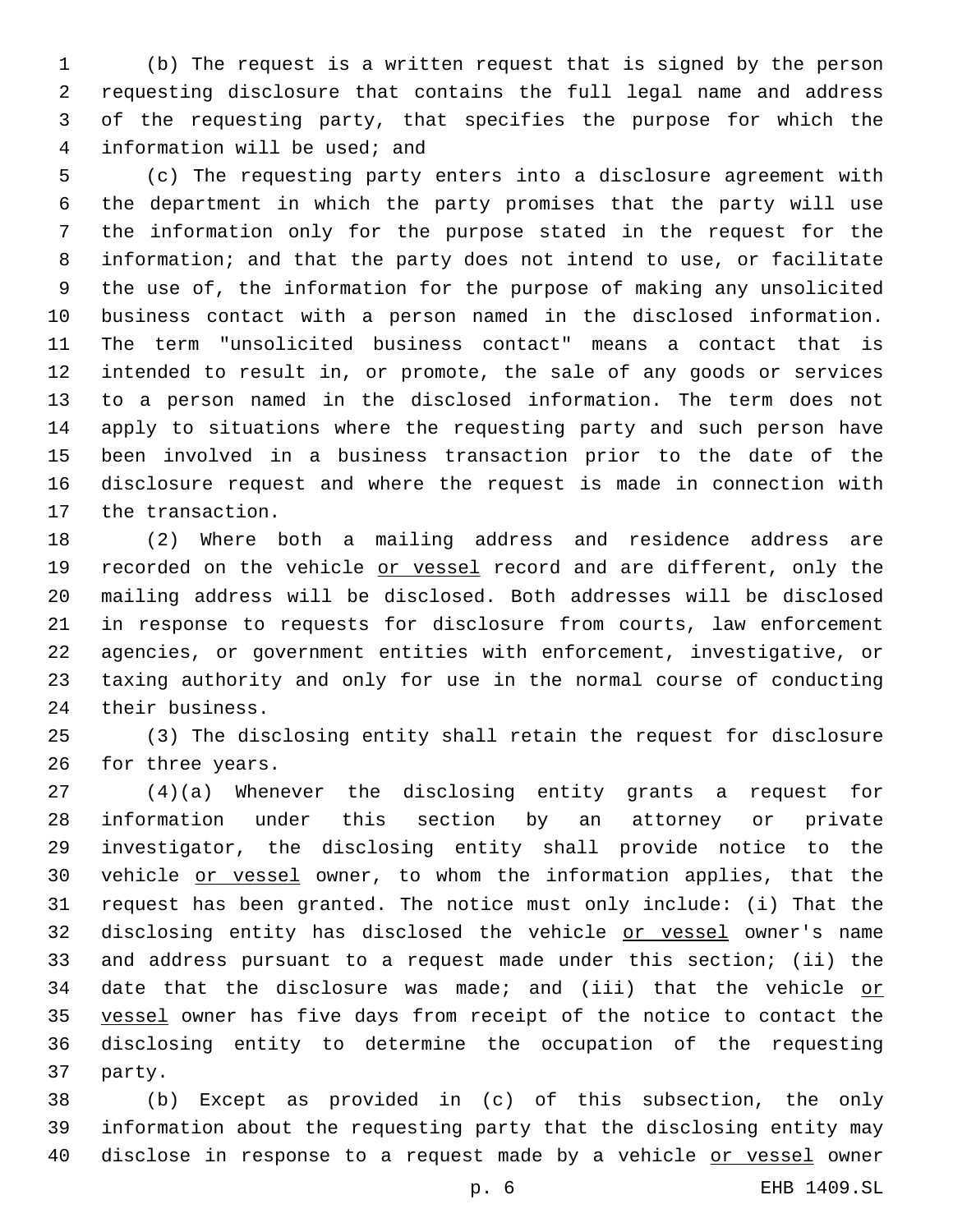under (a) of this subsection is whether the requesting party was an 2 attorney or private investigator. The request by the vehicle or vessel owner must be submitted to the disclosing entity within five 4 days of receipt of the original notice.

 (c) In the case of a vehicle or vessel owner who submits to the disclosing entity a copy of a valid court order restricting another person from contacting the vehicle or vessel owner or his or her family or household member, the disclosing entity shall provide the 9 vehicle or vessel owner with the name and address of the requesting 10 party.

 (5) Any person who is furnished vehicle or vessel owner information under this section shall be responsible for assuring that the information furnished is not used for a purpose contrary to the 14 agreement between the person and the department.

 (6) This section shall not apply to requests for information by governmental entities or requests that may be granted under any other provision of this title expressly authorizing the disclosure of the 18 names or addresses of vehicle or vessel owners. Requests from law enforcement officers for vessel record information must be granted. The disclosure agreement with law enforcement entities must provide that law enforcement may redisclose a vessel owner's name or address when trying to locate the owner of or otherwise deal with a vessel that has become a hazard.

 (7) The department shall disclose vessel records for any vessel owned by a governmental entity upon request.

 (8) This section shall not apply to title history information 27 under RCW 19.118.170.

 ( $(\frac{48}{})$ )(9) The department shall charge a fee of two dollars for each record returned pursuant to a request made by a business entity under subsection (1) of this section and deposit the fee into the 31 highway safety account.

 **Sec. 3.** RCW 46.12.640 and 2011 c 96 s 30 are each amended to 33 read as follows:

 (1) The department may review the activities of a person who receives vehicle or vessel record information to ensure compliance with the limitations imposed on the use of the information. The department shall suspend or revoke for up to five years the privilege 38 of obtaining vehicle or vessel record information of a person found